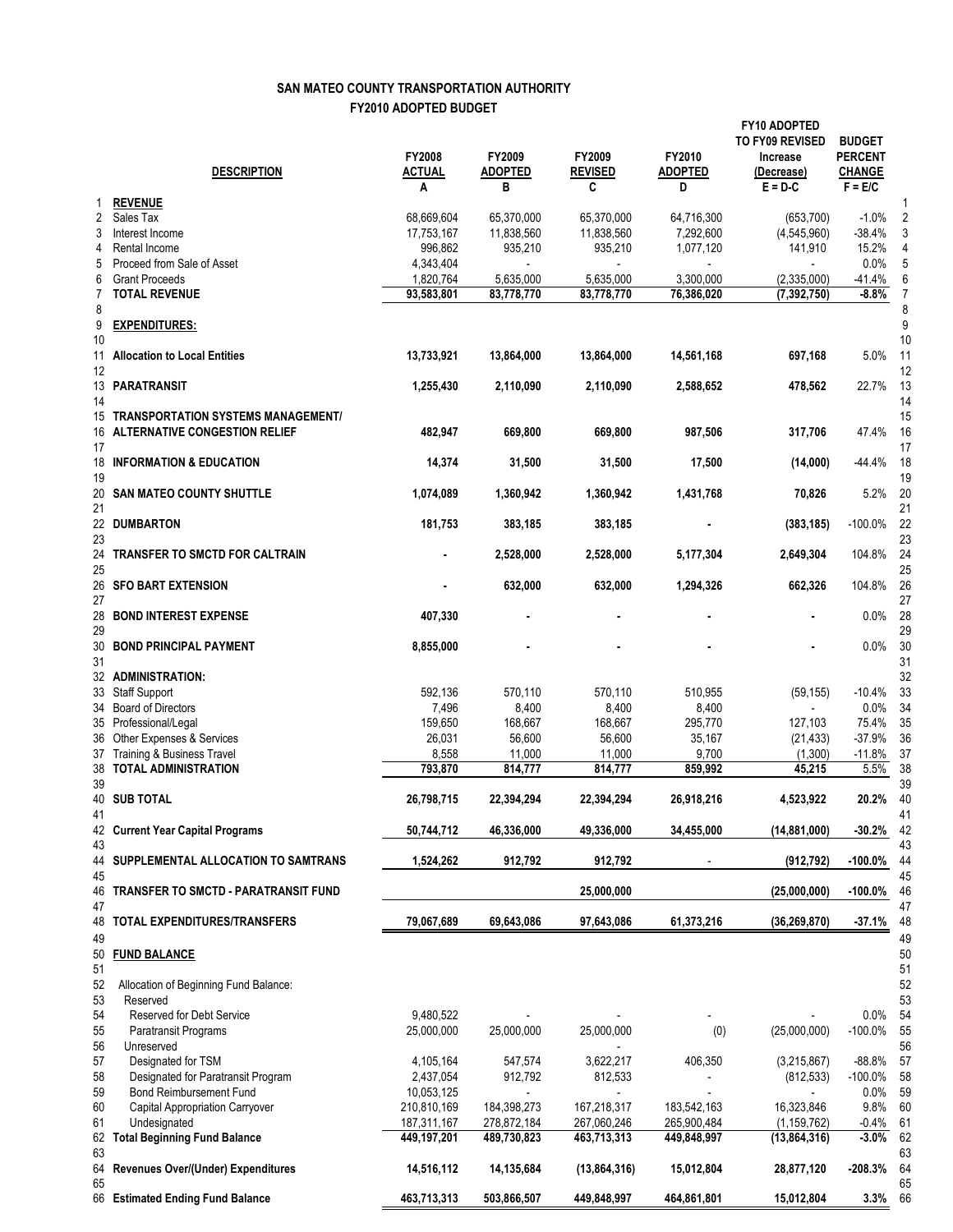## **SAN MATEO COUNTY TRANSPORTATION AUTHORITY PARATRANSIT TRUST FUND BUDGET FY2010**

|                               | <b>DESCRIPTION</b>                                                                                                             | FY2008<br><b>ACTUAL</b><br>A | FY2009<br><b>ADOPTED</b><br>в   | FY2009<br><b>REVISED</b><br>C   | FY2010<br><b>ADOPTED</b><br>D | FY10 Adopted<br>TO FY09 REVISED<br>Increase<br>(Decrease)<br>$E = D - C$ | <b>BUDGET</b><br><b>PERCENT</b><br><b>CHANGE</b><br>$F = E/C$ |
|-------------------------------|--------------------------------------------------------------------------------------------------------------------------------|------------------------------|---------------------------------|---------------------------------|-------------------------------|--------------------------------------------------------------------------|---------------------------------------------------------------|
| <b>REVENUE</b>                |                                                                                                                                |                              |                                 |                                 |                               |                                                                          |                                                               |
|                               | <b>INTEREST INCOME</b><br>Sales Tax                                                                                            | 1,155,172                    | 846.090<br>1,264,000            | 946,348<br>1,264,000            |                               | (946, 348)<br>(1,264,000)                                                | $-100.0%$<br>$-100.0%$                                        |
|                               | <b>TOTAL REVENUE</b>                                                                                                           | 1,155,172                    | 2,110,090                       | 2,210,348                       |                               | (2,210,348)                                                              | $-100.0\%$                                                    |
| <b>ALLOCATIONS</b>            |                                                                                                                                |                              |                                 |                                 |                               |                                                                          |                                                               |
|                               | SAMTRANS R/W - ADA (FROM INTEREST)<br>SAMTRANS R/W - ADA (FROM 2004 MEASURE A)<br>SAMTRANS R/W - ADA (SUPPLEMENTAL ALLOCATION) | 1,255,430<br>1,524,262       | 846.090<br>1.264.000<br>912,792 | 846.090<br>1,264,000<br>912,792 |                               | (846,090)<br>(1,264,000)<br>(912, 792)                                   | $-100.0\%$<br>$-100.0%$<br>$-100.0%$                          |
|                               | <b>TOTAL ALLOCATIONS</b>                                                                                                       | 2,779,692                    | 3,022,882                       | 3,022,882                       |                               | (3.022.882)                                                              | $-100.0\%$                                                    |
|                               | <b>EXCESS (DEFICIT)</b>                                                                                                        | (1,624,520)                  | (912, 792)                      | (812, 534)                      |                               | 812,534                                                                  | $-100.0%$                                                     |
| <b>BEGINNING FUND BALANCE</b> |                                                                                                                                | 27,437,054                   | 25,912,792                      | 25,812,534                      | (0)                           | (25, 812, 534)                                                           | $-100.0%$                                                     |
|                               | TRANSFER TO SMCTD - PARATRANSIT FUND                                                                                           |                              |                                 | (25,000,000)                    |                               | 25,000,000                                                               | $-100.0%$                                                     |
|                               | <b>ENDING FUND BALANCE</b>                                                                                                     | 25,812,534                   | 25,000,000                      | (0)                             | (0)                           | $\blacksquare$                                                           | 0.0%                                                          |

**Note: The Paratransit trust fund has been transferred to SamTrans in January 2009.**